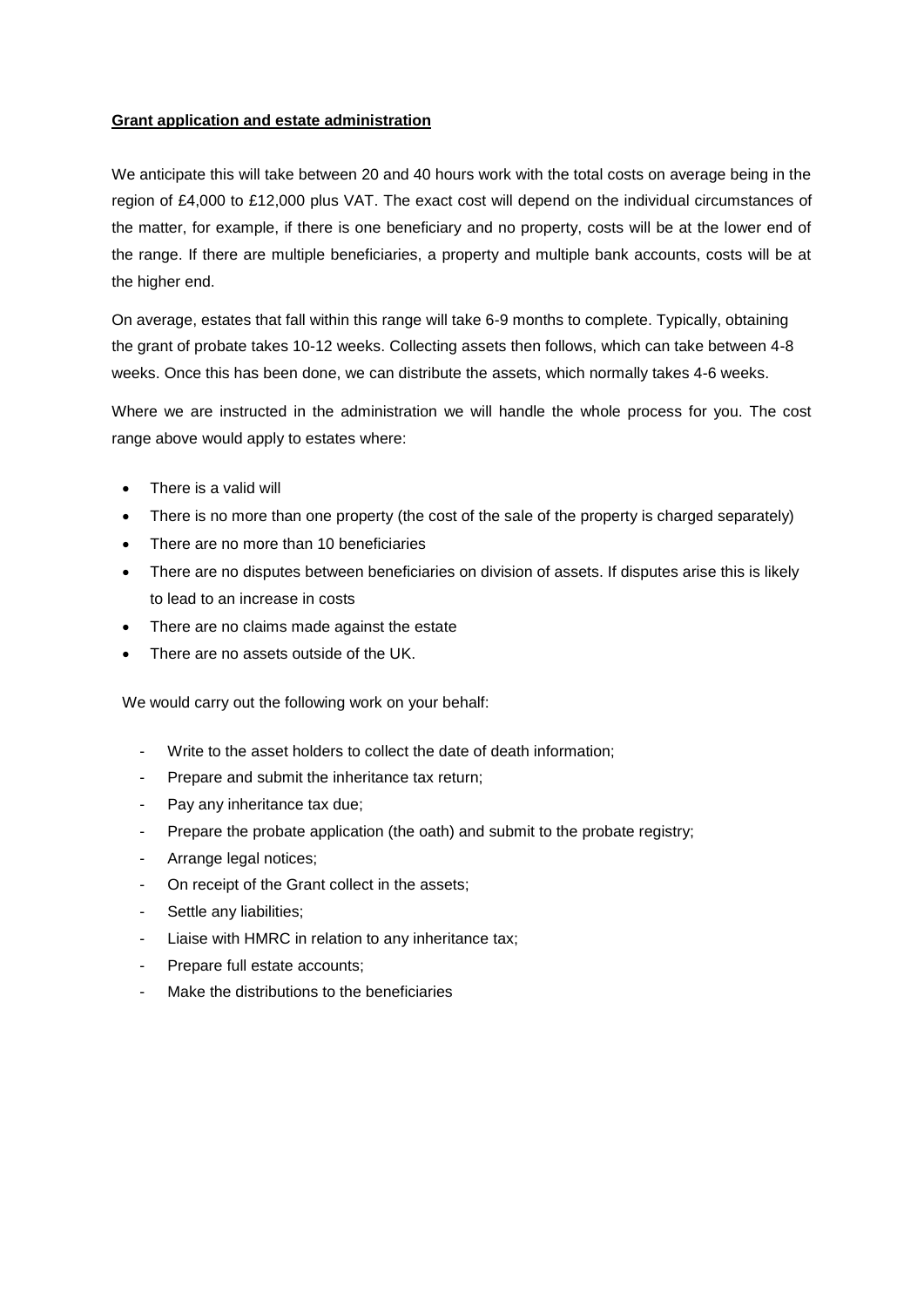Disbursements could include:

| <b>Expense</b>                                                                                           | When payment is likely to be<br>needed | Cost £                                                                                                            |
|----------------------------------------------------------------------------------------------------------|----------------------------------------|-------------------------------------------------------------------------------------------------------------------|
| <b>Probate Court Fees</b>                                                                                | On application for the Grant           | (plus 50p for each<br>£155<br>office copy required)                                                               |
| <b>Executor's Oath Fee</b>                                                                               | Completion of Executor's Oath          | £5 plus £2 for each exhibit<br>(such as the Will)                                                                 |
| <b>Inheritance Tax</b>                                                                                   | <b>Application for Grant</b>           | 40% on the net estate over<br>the IHT nil rate band of<br>£325,000<br>and<br>any<br>exemptions/reliefs available. |
| Legal notices (advert<br>to unknown creditors in<br>London Gazette<br><b>The</b><br>and the local paper) | On application for the Grant           | £100-£250 depending on the<br>publication.                                                                        |

## **Potential additional costs**

If any of the following apply the range of costs quoted above is likely to increase:

- If there is no will.
- If the estate consists of more than five individual share holdings (stocks and bonds) and more than five different banks/building societies;
- HMRC raise additional queries, known as a compliance check;
- The deceased made valuable complex lifetime gifts;
- There are any issues with unknown creditors;
- Further assets come to light after submission of the inheritance tax return.

## **Actual case example**

Estate value <£1million

B P Collins Trust Corporation as sole executor.

Full administration of the estate:

1. Arranging the funeral